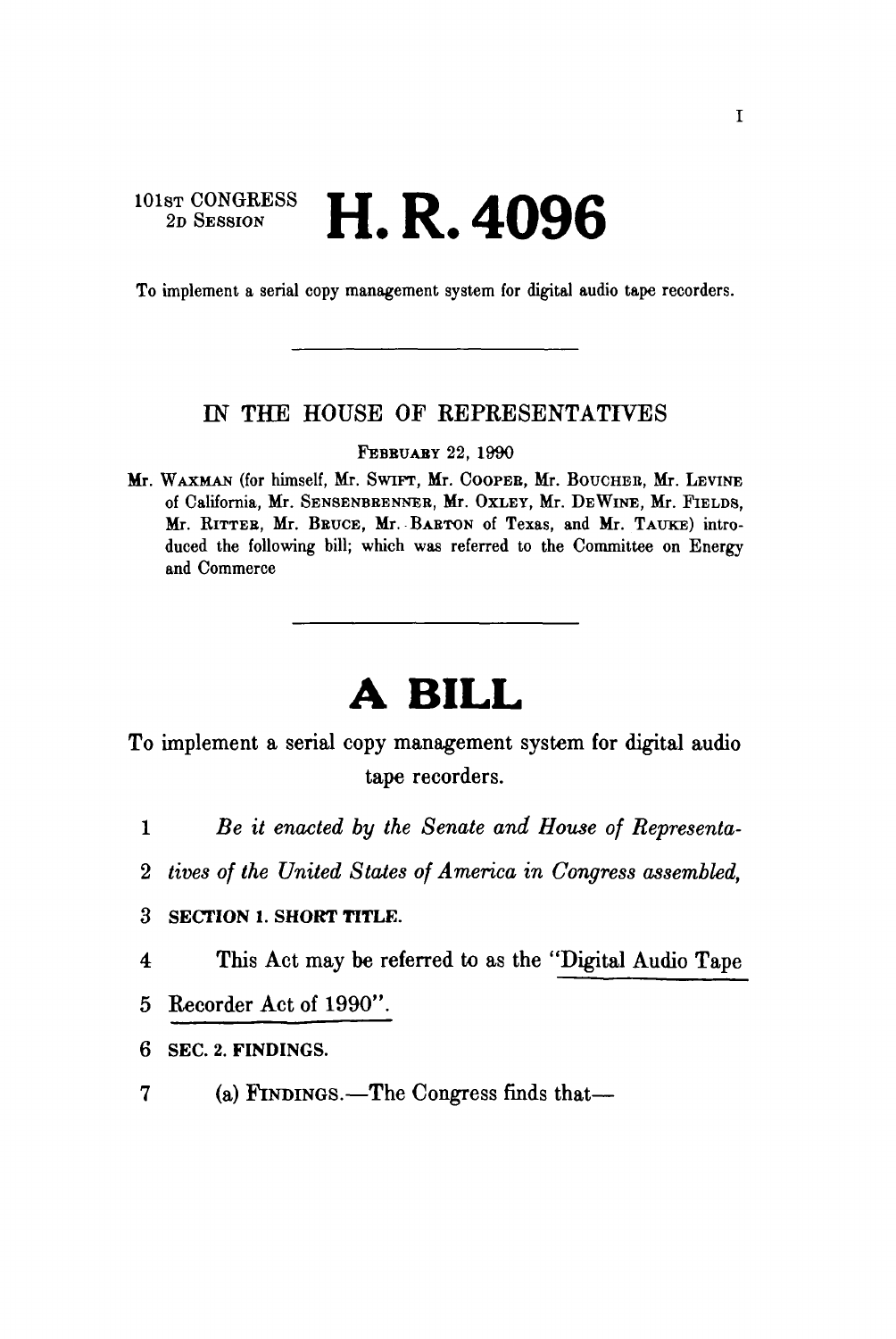1 (1) the Congress has been expressly granted the 2 power under article 1, section 8, of the Constitution to 3 promote the progress of science and the useful arts;

4 (2) representatives of the consumer electronics 5 and recording industries have jointly studied possible 6 recommendations to governments about the functions 7 of digital audio tape (hereinafter in this section referred 8 to as "DAT") recorders;

9 (3) taking into account concerns raised in the 10 worldwide music community regarding copyright pro-11 tection, the industry representatives announced a 12 worldwide agreement in 1989 to make joint recommen-13 dations to governments, including the United States 14 Government, with respect to DAT technology;

15 (4) the industry representatives agreed to recom-16 mend for government implementation worldwide the 17 serial copy management system (hereinafter in this 18 section referred to as "SCMS"), a technical system for 19 controlling so-called "serial" copying on DAT 20 recorders;

21 (5) under SCMS, the circuitry which controls the 22 functions of a DAT recorder will be programmed to 23 read certain coding information accompanying the 24 source material and, based on the particular combina-25 tion of codes it reads, will not prevent unrestricted

2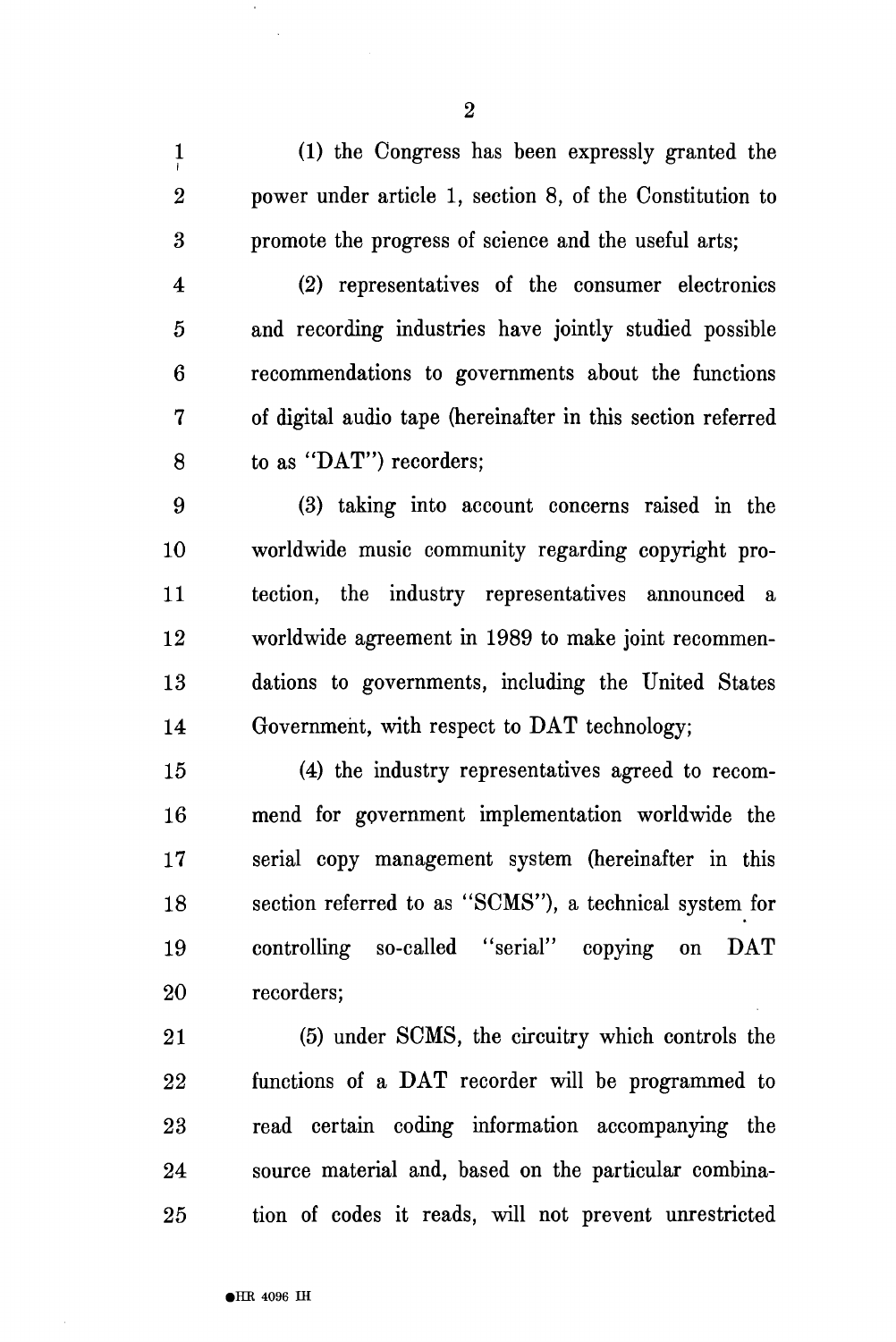1 copying, will not prevent copying but label the copy 2 with a code to restrict further digital-to-digital copying, 3 or will disallow such copying;

4 (6) under SCMS, a DAT recorder will not be pre-5 vented from making first-generation digital-to-digital 6 copies of original copyright-protected prerecorded 7 music and other material from compact discs, prere-8 corded DAT cassettes, digital broadcasts, and other 9 digital sources entering through a digital input, but will 10 be prevented from making second-generation digital-to-11 digital copies of the copies;

12 (7) under SCMS, in recognition of the fact that a 13 DAT recorder at present will be unable to determine 14 whether original prerecorded music or other material 15 entering through an analog input has been coded for 16 copyright protection, a DAT recorder will not be pre-17 vented from making first-generation and second-gen-18 eration digital-to-digital copies of the source material, 19 but will be prevented from making third-generation 20 digital-to-digital copies of the second-generation copies;

21 (8) in the event that technological developments 22 permit the circuitry of a DAT recorder to identify 23 copyrighted material entering through an analog input, 24 equivalent limitations on digital copies of copies should 25 apply, but there will be no limitation on serial digital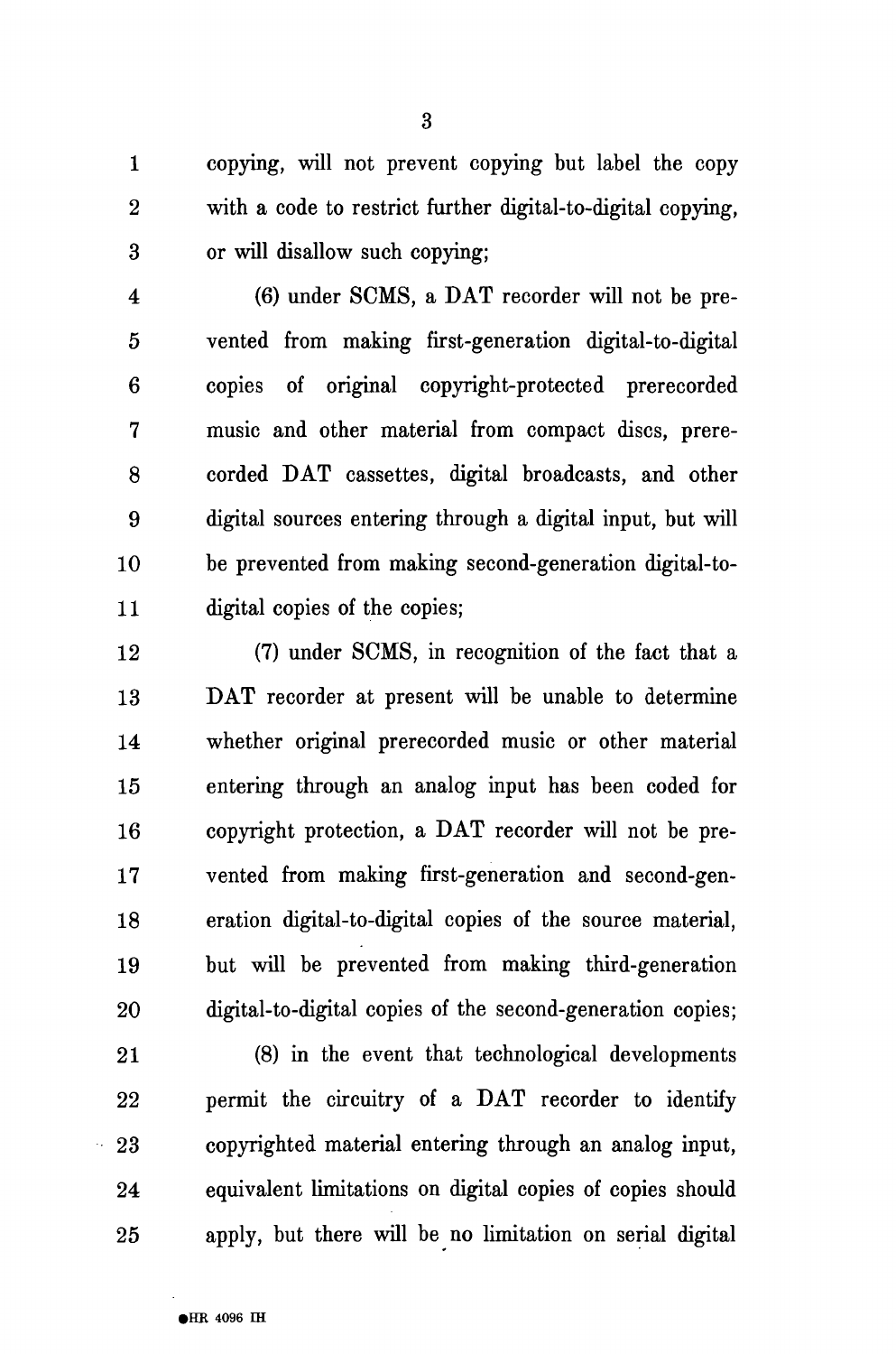1 copying of analog material not coded for copyright 2 protection;

3 (9) home taping on conventional analog tape re-4 corders will not be subject to SCMS and thus will 5 remain unaffected;

6 (10) the benefits of implementing SCMS for DAT 7 recorders will be significant for consumers, the record-8 ing industry, the consumer electronics industry, and 9 others in the United States;

10 (11) in furtherance of the realization of those ben-11 efits and to encourage other governments to act ac-12 cordingly, this Act implements SCMS for DAT record-13 ers and provides mechanisms for regulatory implemen-14 tation of solutions with respect to future issues and 15 technological developments;

16 (12) representatives of the consumer electronics 17 and music industries are expected to discuss copyright 18 issues resulting from new technologies, including re-19 cordable and erasable compact disc players, and to 20 study possible approaches, and to make recommenda-21 tions to governments, including the United States Gov-22 ernment, for applying SCMS or another system with 23 greater copying restrictions than SCMS to these new 24 technologies;

4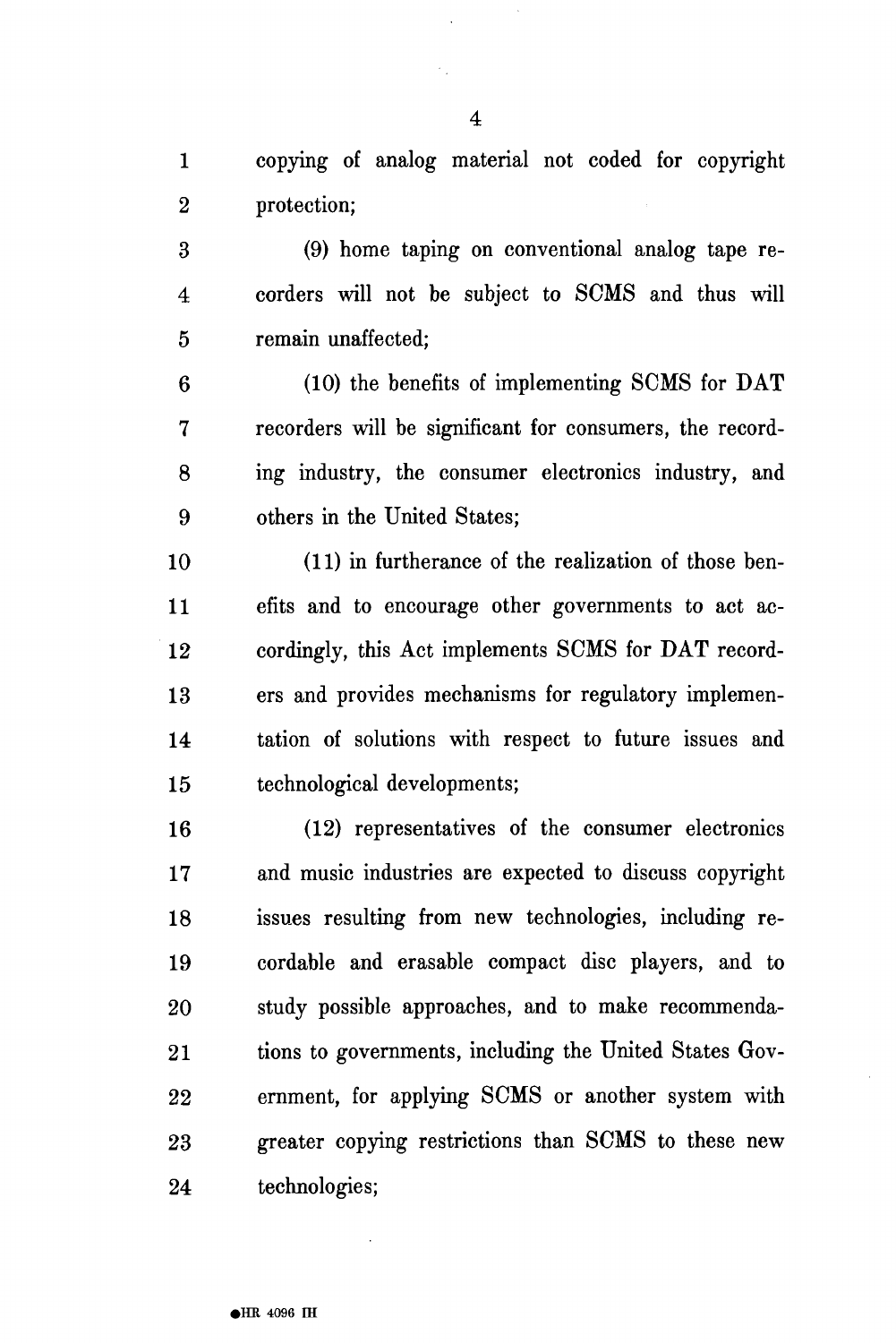1 (13) this Act does not address or affect the legali-2 ty of private home copying under the copyright laws; 3 (14) the enactment of this Act shall not prejudice 4 consideration of whether or not royalties should be 5 levied for private home copying of copyrighted music; 6 and 7 (15) the enactment of this Act will promote the 8 progress of science and the useful arts by encouraging 9 the development of new technologically advanced prod-10 ucts while providing copyright-related protection for 11 creators of artistic works. **12 SEC. 3. DIGITAL AUDIO TAPE RECORDERS AND PHONO-13 RECORDS.**  14 (a) PROHIBITION ON MANUFACTURE OR DISTRIBU-15 TION.—(1) No person shall manufacture or distribute any 16 digital audio tape recorder or digital audio interface device 17 which does not conform to the standards and specifications to 18 implement the serial copy management system that are 19 either— 20 (A) set forth in the technical reference document; 21 or 22 **(B)** established under an order by the Secretary of 23 Commerce under section 4(b)(1) or (2). 24 (2) If the Secretary of Commerce approves standards 25 and specifications under section 4(b)(3), then no person shall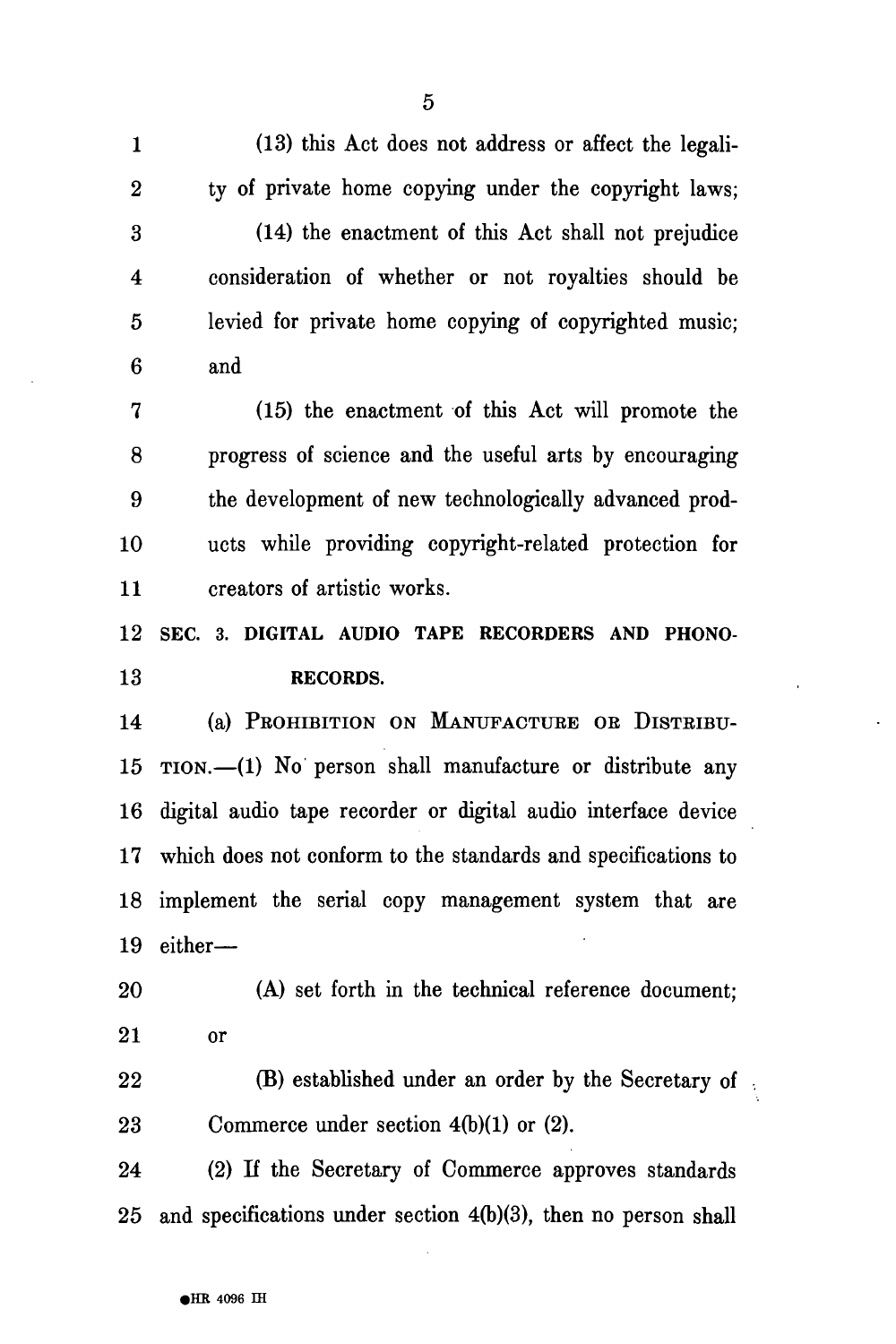1 manufacture or distribute any digital audio tape recorder or 2 digital audio interface device which does not conform to such 3 standards and specifications.

4 (b) PROHIBITION ON CIRCUMVENTION OF SERIAL 5 COPY MANAGEMENT SYSTEM.—No person shall manufac-6 ture or distribute any device, or offer or perform any service, 7 the primary purpose or effect of which is to avoid, bypass, 8 remove, deactivate, or otherwise circumvent any program or 9 circuit which implements, in whole or in part, the serial copy 10 management system in a digital audio tape recorder or digital 11 audio interface device.

12 (c) EXCEPTION FOR PROFESSIONAL MODELS.—(1) 13 Notwithstanding subsections (a) and (b), the requirements of 14 those subsections shall not apply to a professional model digi-15 tal audio tape recorder. For purposes of this Act, the term 16 "professional model digital audio tape recorder" means a dig-17 ital audio tape recorder—

18 (A) which is capable of sending a digital audio 19 interface signal in which the channel status block flag 20 is set as a "professional" interface, in accordance with 21 the standards and specifications set forth in the techni-22 cal reference document or established under an order 23 issued by the Secretary of Commerce under section 4; 24 (B) which is clearly, prominently, and permanent-

25 ly marked with the letter "P" or the word "profession-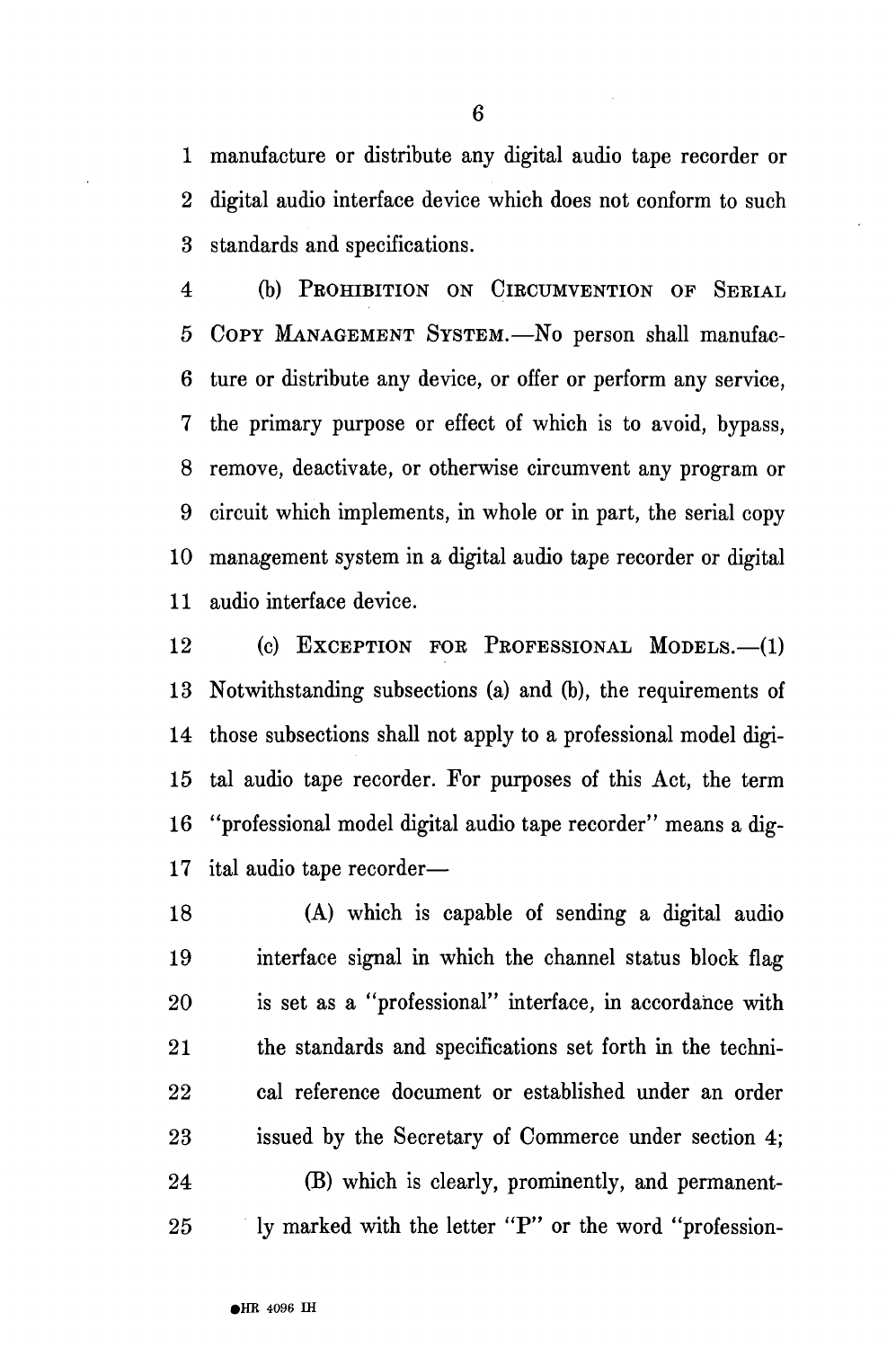1 al" on the outside of its packaging, and in all advertis-2 ing, promotional, and descriptive literature, with re-3 spect to the recorder, that is available or provided to 4 persons other than the manufacturer, its employees, or 5 its agents; and

6 (C) which is designed, manufactured, marketed, 7 and intended for use by recording professionals, in the 8 ordinary course of a lawful business.

9 (2) The capability in a digital audio tape recorder de-10 scribed in paragraph (1)(A), or the marking of a digital audio 11 tape recorder described in paragraph (1)(B), shall not create 12 any presumption that the recorder is a professional model 13 digital audio tape recorder.

14 (3) In determining whether a digital audio tape recorder 15 meets the requirements of paragraph  $(1)(C)$ , factors to be con-16 sidered shall include—

17 (A) whether it has features used by recording pro-18 fessionals in the course of a lawful business, including 19 features such as—

20 (i) a data collection and reporting system of 21 error codes during recording and playback;

22 (ii) a record and reproduce format providing 23 "read after write" and "read after read";

24 (iii) a time code reader and generator con-25 forming to the standards set by the Society of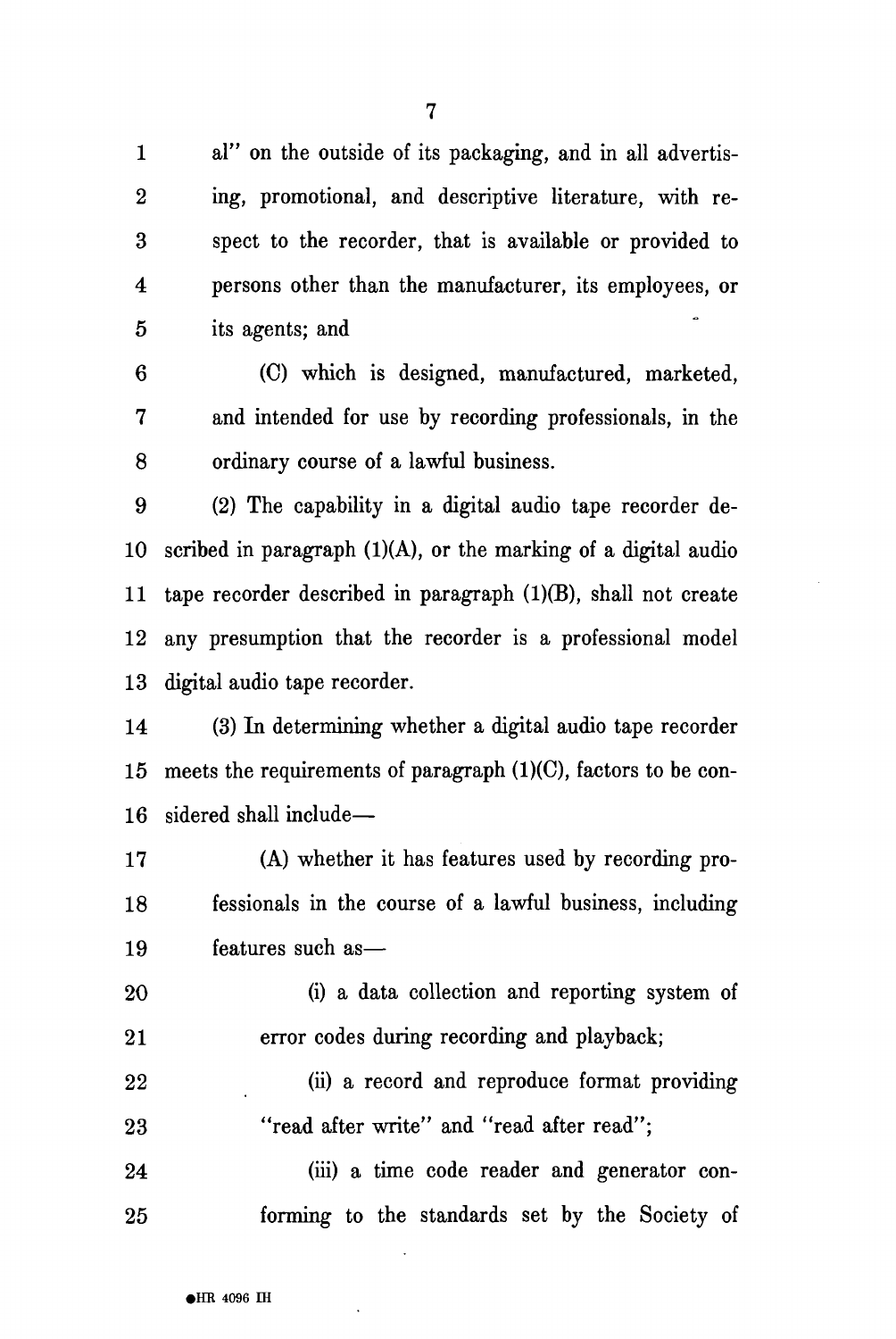| $\mathbf{1}$     | Motion Picture and Television Engineers for such         |
|------------------|----------------------------------------------------------|
| $\boldsymbol{2}$ | readers and generators; and                              |
| 3                | (iv) a professional input/output interface,              |
| 4                | both digital and analog, conforming to standards         |
| $\overline{5}$   | set by audio engineering organizations for connec-       |
| 6                | tors, signaling formats, levels, and impedances;         |
| 7                | except that the presence or absence of features referred |
| 8                | to in this subparagraph shall not create any presump-    |
| 9                | tion as to whether or not a digital audio tape recorder  |
| 10               | is a professional model digital audio tape recorder;     |
| 11               | (B) the nature of the promotional materials used         |
| 12               | to market the digital audio tape recorder;               |
| 13               | (C) the media used for the dissemination of the          |
| 14               | promotional materials, including the intended audience;  |
| 15               | (D) the distribution channels and retail outlets         |
| 16               | through which the recorder is disseminated;              |
| 17               | (E) the manufacturer's price for the recorder as         |
| 18               | compared with the manufacturer's price for digital       |
| 19               | audio tape recorders implementing the serial copying     |
| 20               | management system;                                       |
| 21               | (F) the relative quantity of manufacture of the re-      |
| 22               | corder as compared to the size of the manufacturer's     |
| 23               | market for professional digital audio tape recorders;    |
| 24               | (G) the occupations of the purchasers of the re-         |
| 25               | corder; and                                              |

 $\mathcal{L}^{\text{max}}_{\text{max}}$ 

 $\label{eq:2} \frac{1}{2} \int_{\mathbb{R}^3} \frac{1}{\sqrt{2}} \, \mathrm{d} \mu \, \mathrm{d} \mu \, \mathrm{d} \mu \, \mathrm{d} \mu \, \mathrm{d} \mu \, \mathrm{d} \mu \, \mathrm{d} \mu \, \mathrm{d} \mu \, \mathrm{d} \mu \, \mathrm{d} \mu \, \mathrm{d} \mu \, \mathrm{d} \mu \, \mathrm{d} \mu \, \mathrm{d} \mu \, \mathrm{d} \mu \, \mathrm{d} \mu \, \mathrm{d} \mu \, \mathrm{d} \mu \, \mathrm{d} \mu \, \mathrm{d} \mu \, \mathrm$ 

 $\sim$ 

 $\bar{z}$ 

 $\sim$ 

 $\bar{\beta}$ 

 $\sim$  $\cdot$ 

 $\sim$ 

 $\ddot{\phantom{0}}$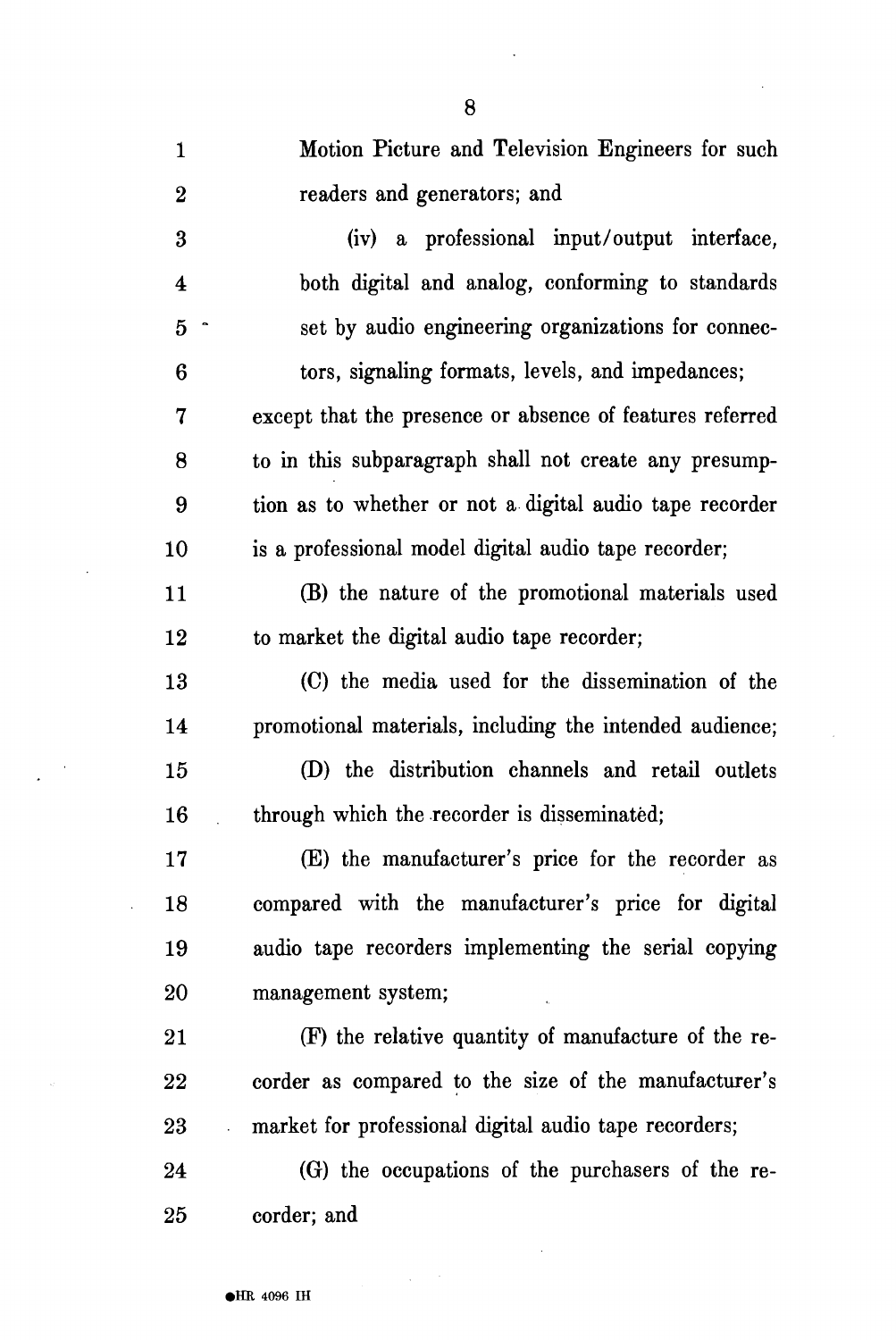1 (H) the uses to which the recorder is put.

9

2 (d) ENCODING OF INFORMATION ON PHONORE-3 COEDS.—(1) No person shall encode a phonorecord of a 4 sound recording with inaccurate information relating to the 5 category code, copyright status, or generation status of the 6 source material so as to improperly affect the operation of the 7 serial copy management system.

8 (2) Nothing in this. Act requires any person engaged in 9 the manufacture or assembly of phonorecords to encode any 10 such phonorecord with respect to its copyright status.

11 (e) INFORMATION TO ACCOMPANY TRANSMISSION IN 12 DIGITAL FORMAT.—Any person who transmits or otherwise 13 communicates to the public any sound recording in digital 14 format shall not be required under this Act to transmit or 15 otherwise communicate the information relating to the copy-16 right status of the sound recording; except that any such 17 person who does transmit or otherwise communicate such 18 copyright status information shall transmit or communicate 19 such information accurately.

20 (f) DEFINITION.—For purposes of this section, the term 21 "manufacture or distribute" means to manufacture, assemble, 22 sell, resell, lease, or distribute in commerce, or to offer for 23 sale, resale, lease, or distribution in commerce.

#### $HR_{4096}$   $H_{---2}$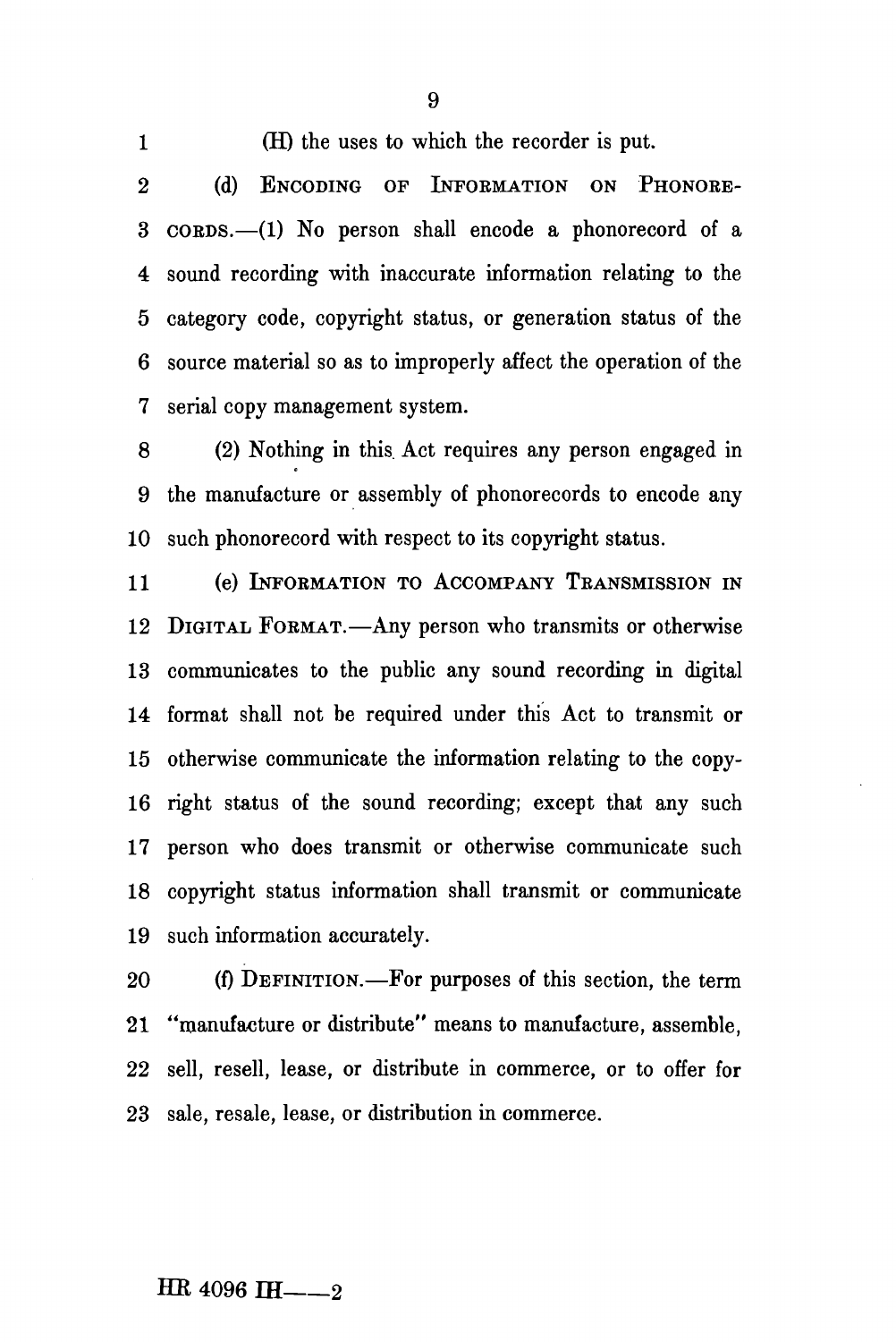10

#### 1 SEC. 4. SERIAL COPY MANAGEMENT SYSTEM.

2 (a) PUBLICATION OF TECHNICAL REFEEENCE DOCU-3 MENT.—Within 10 days after the date of the enactment of 4 this Act, the Register of Copyrights shall cause the technical 5 reference document to be published in the Federal Register.

6 (b) OBDEKS OF SECEETAEY OF COMMEECE.—The Sec-7 retary of Commerce, upon petition by an interested party and 8 after consultation with the Register of Copyrights, may issue 9 an order to implement the serial copy management system 10 set forth in the technical reference document as follows:

11 (1) The Secretary may issue such order for the 12 purpose of permitting in commerce devices that do not 13 conform to all of the standards and specifications set 14 forth in the technical reference document, if the Secre-15 tary determines that such devices possess the same 16 functional characteristics with respect to regulation of 17 serial copying as, and are compatible with the prevail-18 ing method for implementation of, the serial copy man-19 agement system set forth in the technical reference 20 document.

21 (2) The Secretary may issue such order for the 22 purpose of permitting in commerce devices that do not 23 conform to all of the standards and specifications set 24 forth in the technical reference document, if the Secre-25 tary determines that the standards and specifications 26 relating generally to digital audio tape recorders and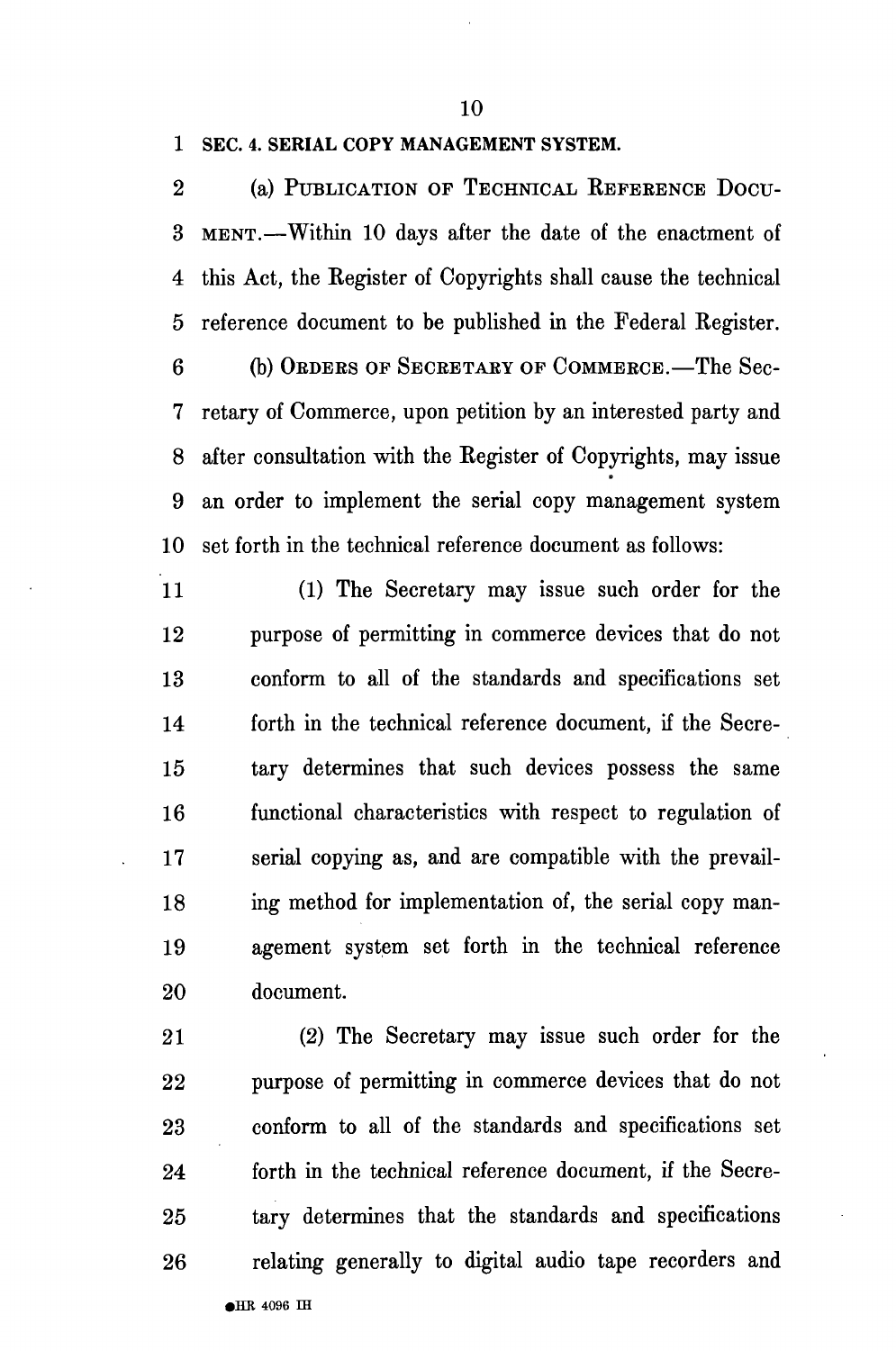1 digital audio interface devices have been or are being 2 revised or otherwise amended or modified such that the 3 standards and specifications set forth in the technical 4 reference document are not or would no longer be ap-5 plicable, and that such devices conform to such new 6 standards and specifications and possess the same func-7 tional characteristics with respect to regulation of 8 serial copying as the serial copy management system 9 set forth in the technical reference document.

10 (3) The Secretary may issue such order for the 11 purpose of approving standards and specifications for a 12 technical method implementing in a digital audio tape 13 recorder the same functional characteristics as the 14 serial copy management system so as to regulate serial 15 copying of source material in the analog format in an 16 equivalent manner as source material in the digital 17 format.

18 SEC. 5. REMEDIES.

19 (a) CIVIL ACTIONS.—Any aggrieved person or the At-20 tomey General of the United States may bring a civil action 21 in an appropriate United States district court against any 22 person for a violation of section 3.

23 (b) POWEES OF THE COUET.—In an action brought 24 under subsection (a), the court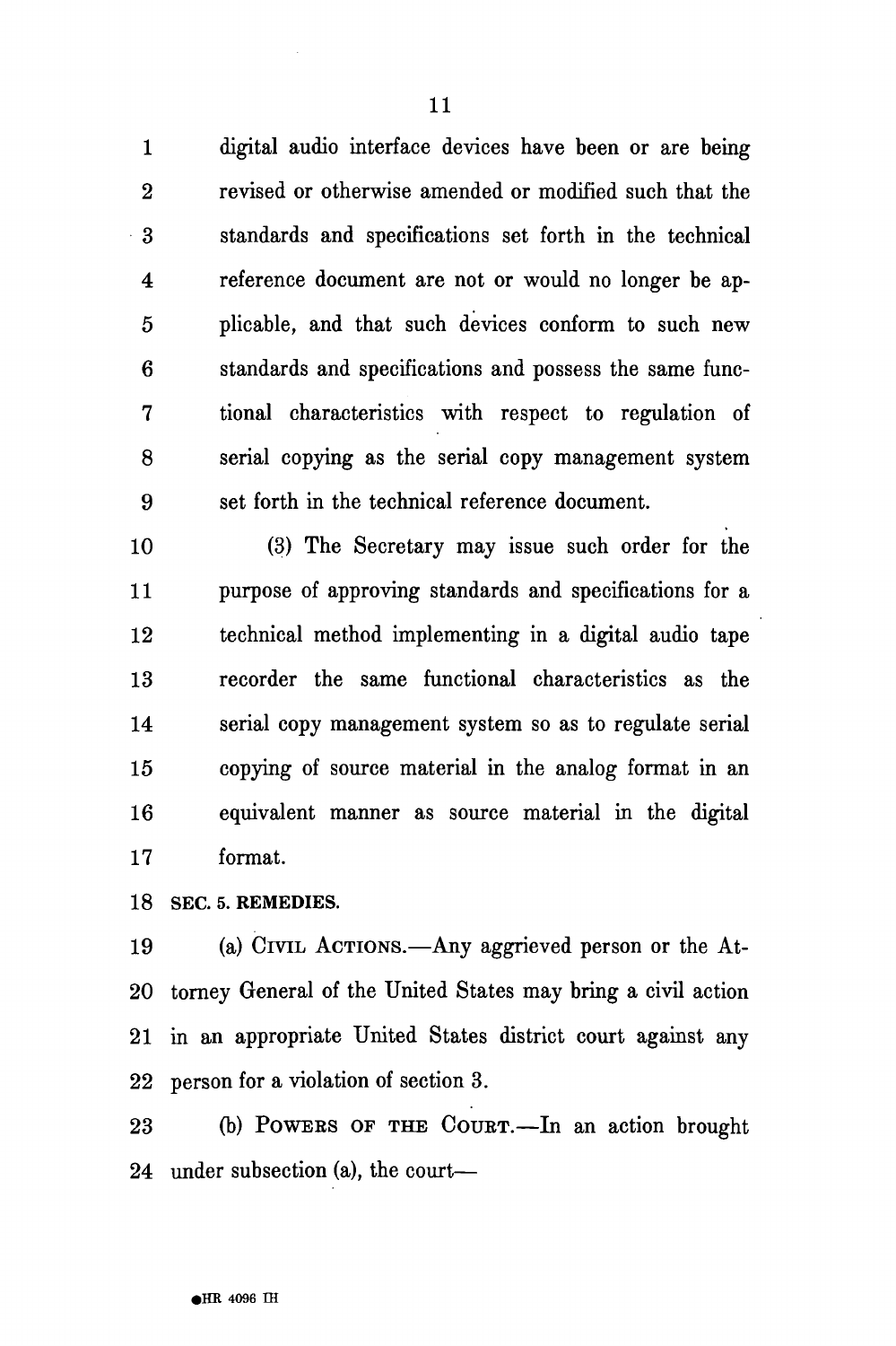2 section (e), may grant temporary and final injunctions 3 on such terms as it may deem reasonable to prevent or 4 restrain violations of section 3;

5 (2) shall award damages under subsection (c);

6 (3) shall direct the recovery of full costs, including 7 awarding reasonable attorney's fees, by an aggrieved 8 person, other than the United States, who prevails; 9 and

10 (4) may grant such other equitable relief as it may 11 deem reasonable.

12 (c) DAMAGES.—(1) An aggrieved person shall be enti-13 tied to recover damages for violations of section 3, which 14 shall be computed, at the election of the aggrieved person at 15 any time before final judgment is rendered, in accordance 16 with one of the following, but in no event shall the judgment 17 exceed a total of \$1,000,000:

18 (A) The aggrieved person may recover the actual 19 damages suffered by him or her as a result of the vio-20 lation and any profits of the violator that are attributa-21 ble to the violation which are not taken into account in 22 computing the actual damages. In determining the vio-23 lator's profits, the aggrieved person is required to 24 prove only the violator's gross revenue, and the viola-25 tor is required to prove his or her deductible expenses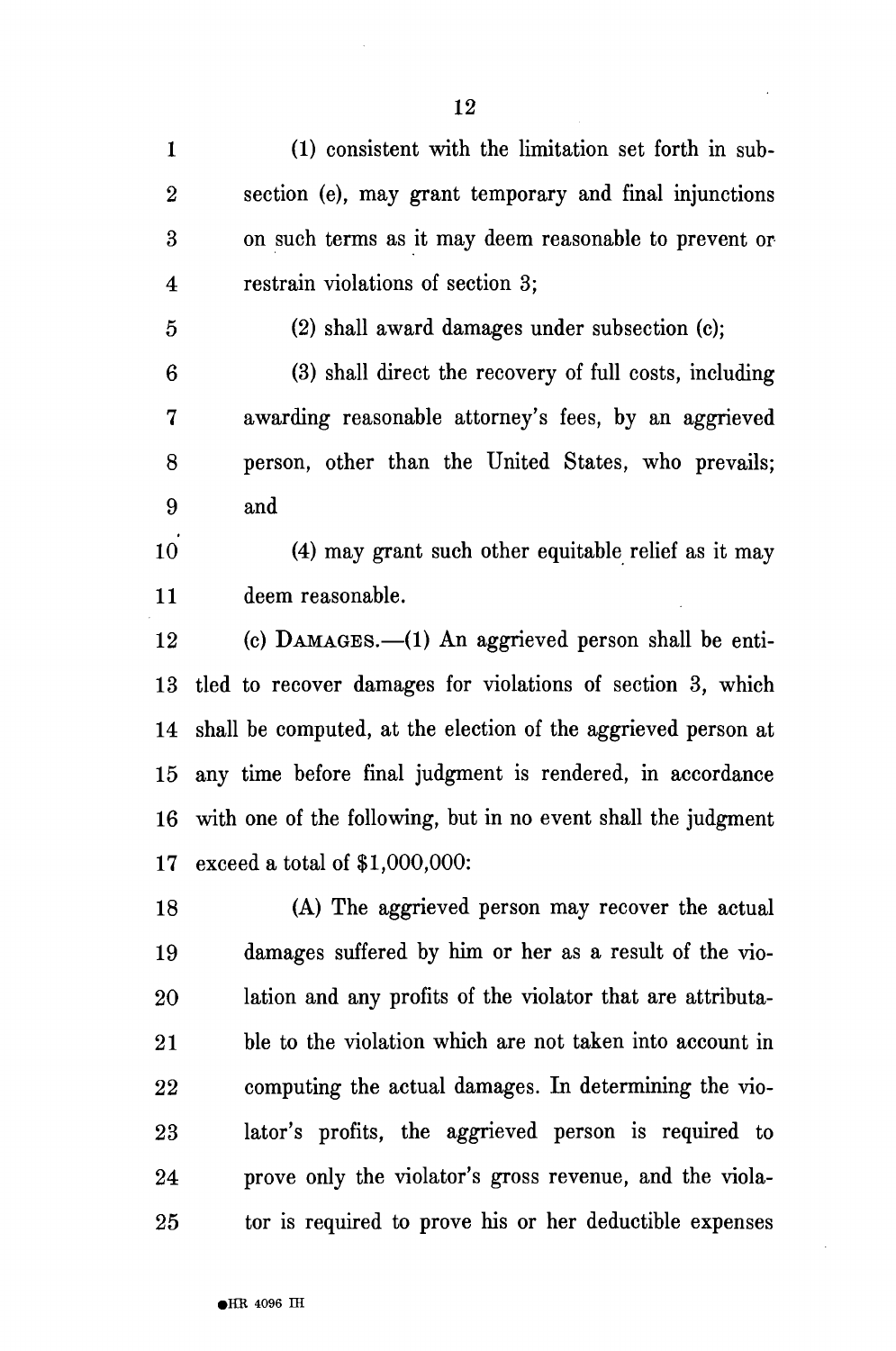1 and the elements of profit attributable to factors other 2 than the violation.

3 (B) The aggrieved person may recover an award 4 of statutory damages for each violation of subsection 5 (a) or (b) of section 3 in the sum of not less than 6 \$1,000 nor more than \$10,000 per device involved in 7 such violation or per device on which a service prohib-8 ited by section 3(b) has been performed, as the court 9 considers just.

10 (C) The aggrieved person may recover an award 11 of statutory damages for each violation of subsection 12 (d) of section 3 in the sum of not less than \$10 nor 13 more than \$100 per phonorecord involved in such vio-14 lation, as the court considers just.

15 (D) The aggrieved person may recover an award 16 of statutory damages for each transmission or commu-17 nication that violates subsection (e) of section 3, in the 18 sum of not less than \$10,000 nor more than \$100,000, 19 as the court considers just.

20 (2) In addition to making an award of damages under 21 paragraph (1), in any case in which the court finds that a 22 violation of section 3 was committed willfully and for pur-23 poses of direct or indirect commercial advantage or private 24 financial gain, the court in its discretion may increase the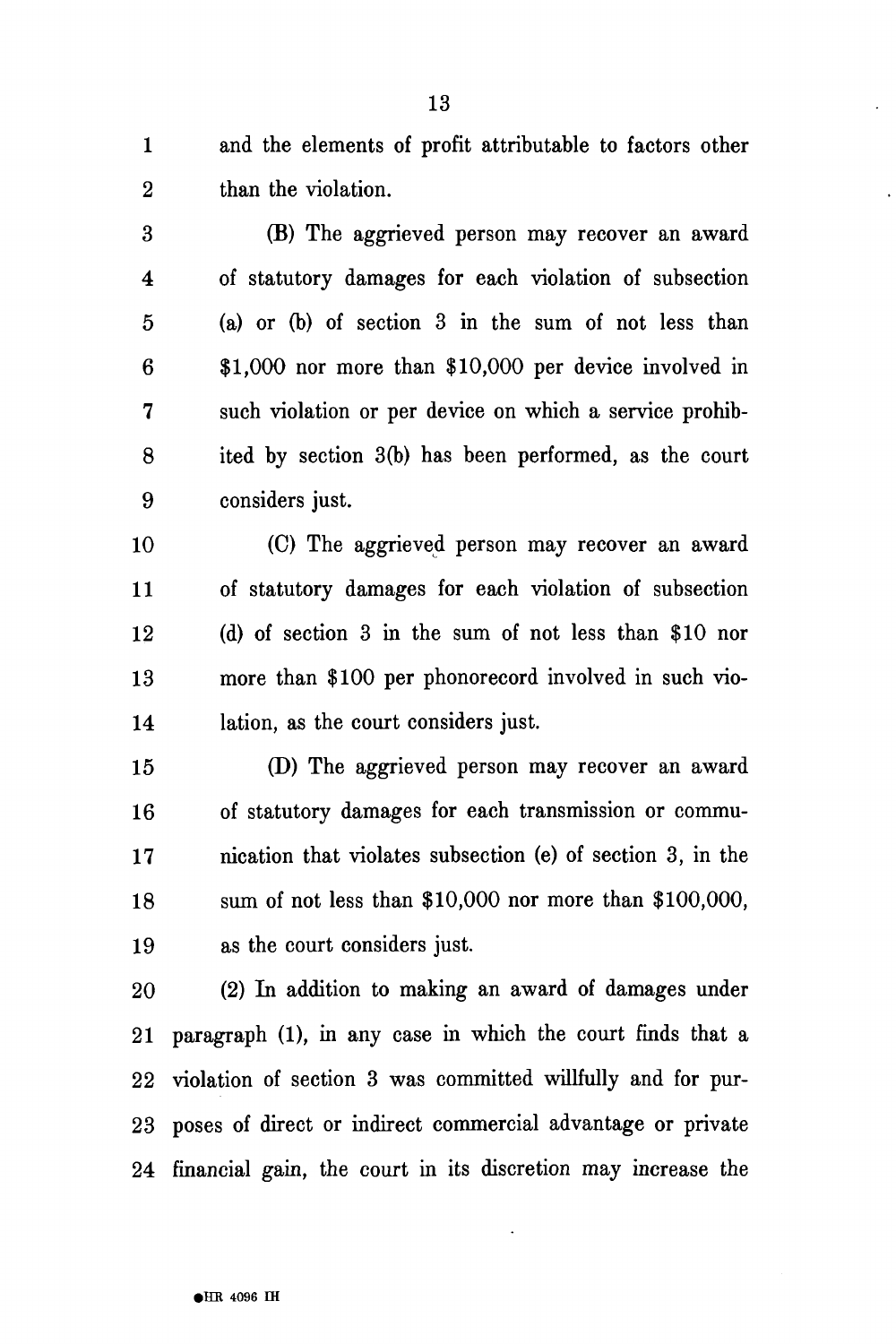1 award of damages, whether actual or statutory, by an addi-2 tional amount of not more than \$5,000,000.

3 (3) In any case in which the court finds that the violator 4 was not aware and had no reason to believe that his or her 5 acts constituted a violation of section 3, the court in its dis-6 cretion may reduce the total award of damages to a sum of 7 not less than \$250.

8 (d) IMPOUNDING OF AETICLES.—At any time while an 9 action under this section is pending, the court may order the 10 impounding, on such terms as it may deem reasonable, of any 11 device or phonorecord that is in the custody or control of the 12 alleged violator and that the court has reasonable cause to 13 believe does not comply with, or was involved in a violation 14 of, section 3.

15 (e) LIMITATION EEGAEDING PROFESSIONAL 16 MODELS.—Unless a court finds that the labeling and distri-17 bution of a digital audio tape recorder as a professional model 18 by a manufacturer, given the factors set forth in subsection 19 (c) of section 3, were without a reasonable basis or not in 20 good faith, the court shall not grant a temporary or prelimi-21 nary injunction against the distribution of such devices by the 22 manufacturer.

23 (f) REMEDIAL MODIFICATION AND DESTEUCTION OF 24 AETICLES.—As part of a final judgment or decree finding a 25 violation of section 3, the court shall order the remedial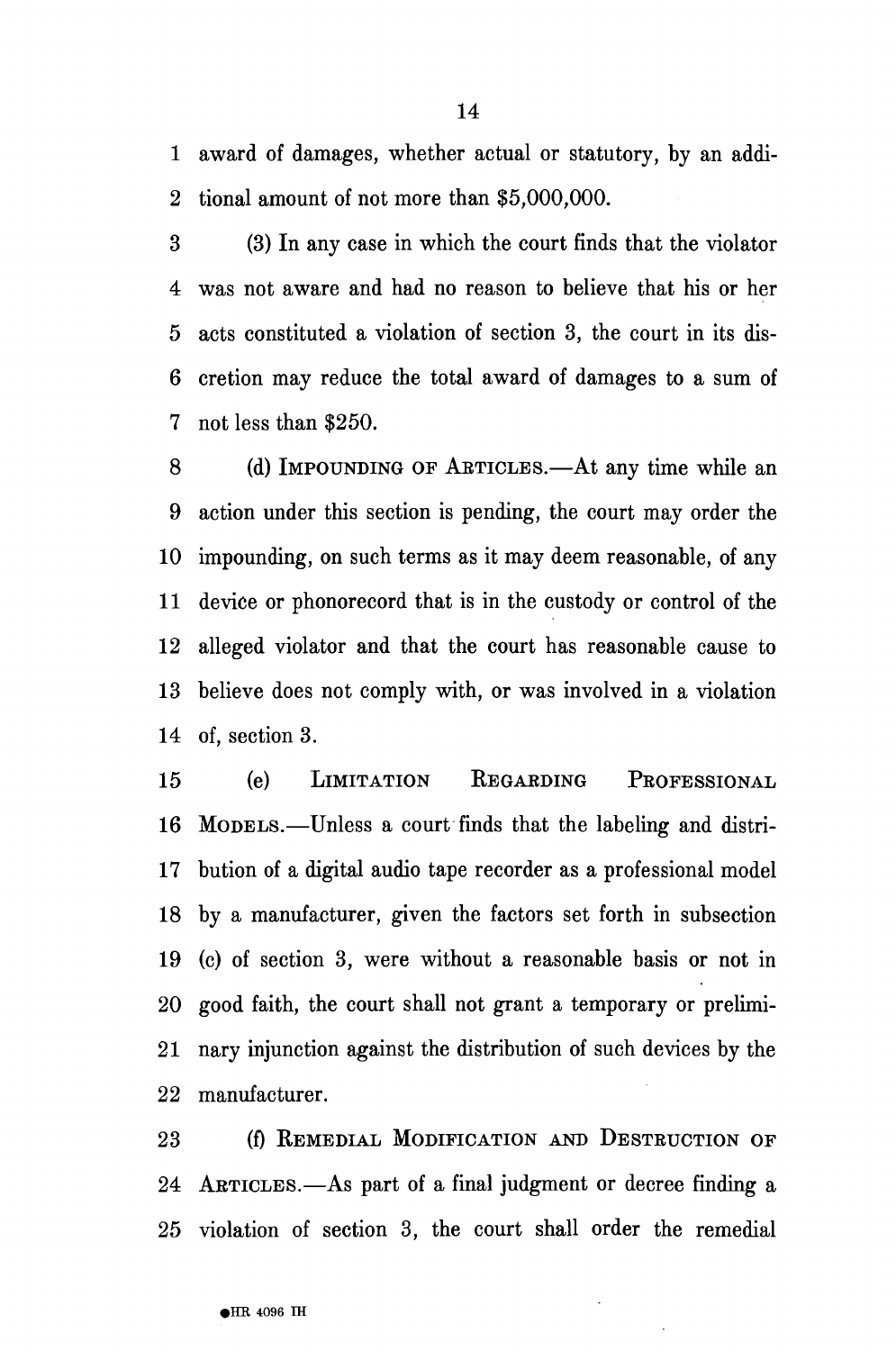1 modification, if possible, or the destruction of any device or 2 phonorecord that does not comply with, or was involved in a 3 violation of, section 3 that is in the custody or control of the 4 violator or that has been impounded under subsection (d) of 5 this section.

6 (g) DEFINITION.—For purposes of this section, the term 7 "device" does not include a phonorecord.

**8 SEC. 6. DEFINITIONS.** 

9 (a) IN GENERAL.—As used in this Act—

10 (1) the term "aggrieved person" means—

11 (A) any person engaged in the manufacture 12 or assembly of any digital audio tape recorder or 13 any phonorecord;

14 (B) any person who is a copyright owner of 15 any work embodied in a phonorecord; and

16 (C) any association, representative, or agent 17 of any person described in subparagraph (A) or 18 (B);

19 (2) the term "commerce" means commerce be-20 tween or among any of the States, or between any of 21 the States and any foreign nation;

22 (3) the term "digital audio interface device" 23 means any machine or device, whether or not devel-24 oped as of the date of the enactment of this Act, and 25 whether or not included with or as part of some other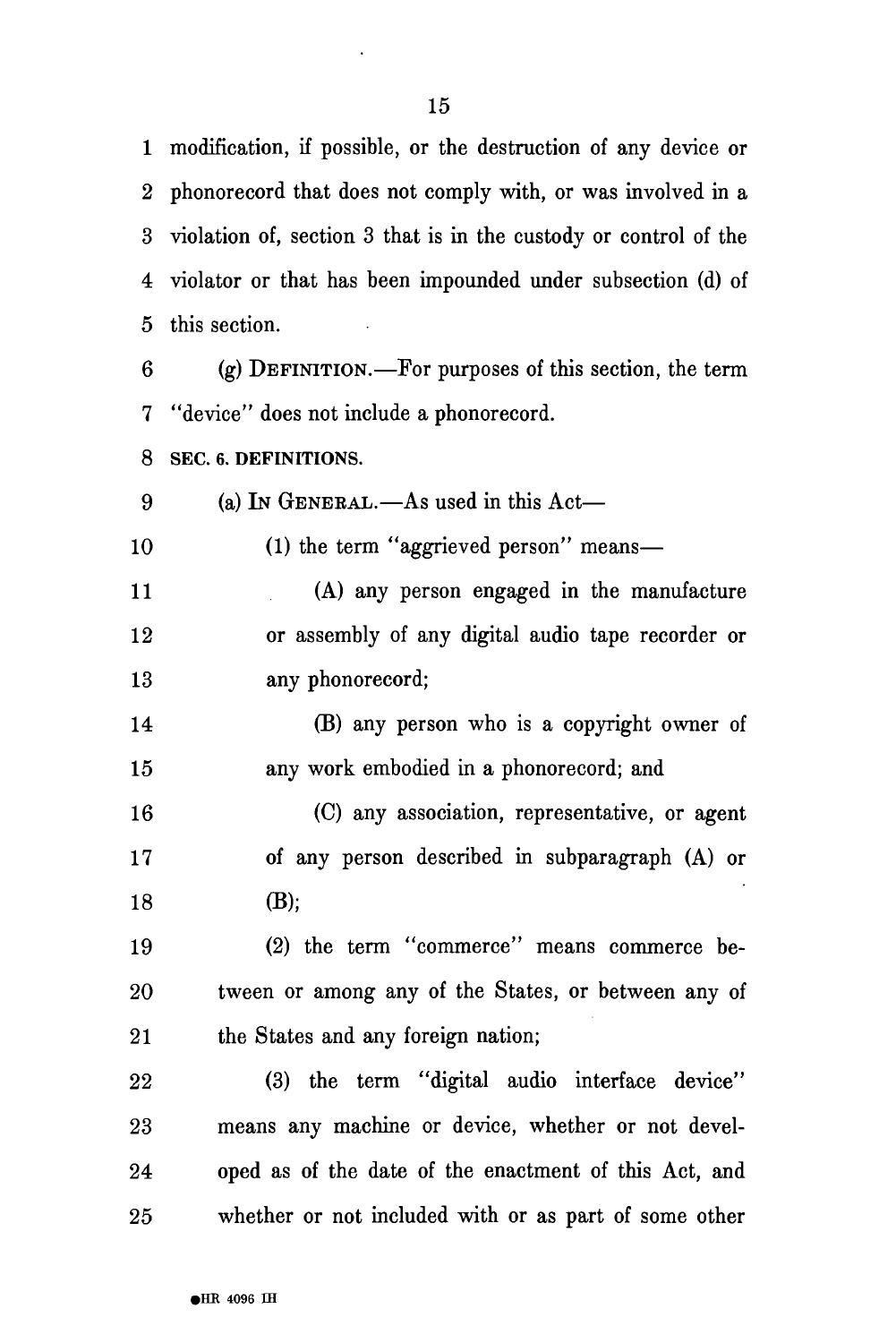1 device, that supplies a digital audio signal through a 2 "non-professional interface", as the term "non-profes-3 sional interface" is used in the Digital Audio Interface 4 Standard in part I of the technical reference document 5 or in an order of the Secretary of Commerce under 6 section 4(b) (1) or  $(2)$ ;

7 (4) the term "digital audio tape recorder" means 8 any device, whether or not developed as of the date of 9 the enactment of this Act, and whether or not included 10 with or as a part of some other device, that is intended 11 or marketed for the primary purpose of making a sound 12 recording in a digital format on magnetic tape;

13 (5) the term "interested party" means any person 14 engaged in the manufacture or assembly of any digital 15 audio tape recorder or any phonorecord, or any asso-16 ciation, representative, or agent of such person;

17 (6) the term "person" includes "anyone" as that 18 term is used in section  $501(a)$  of title 17, United States 19 Code;

20 (7) the term "serial copy management system" 21 means the system for regulating serial copying by digi-22 tal audio tape recorders that is set forth in the techni-23 cal reference document or in an order of the Secretary 24 of Commerce under section 4;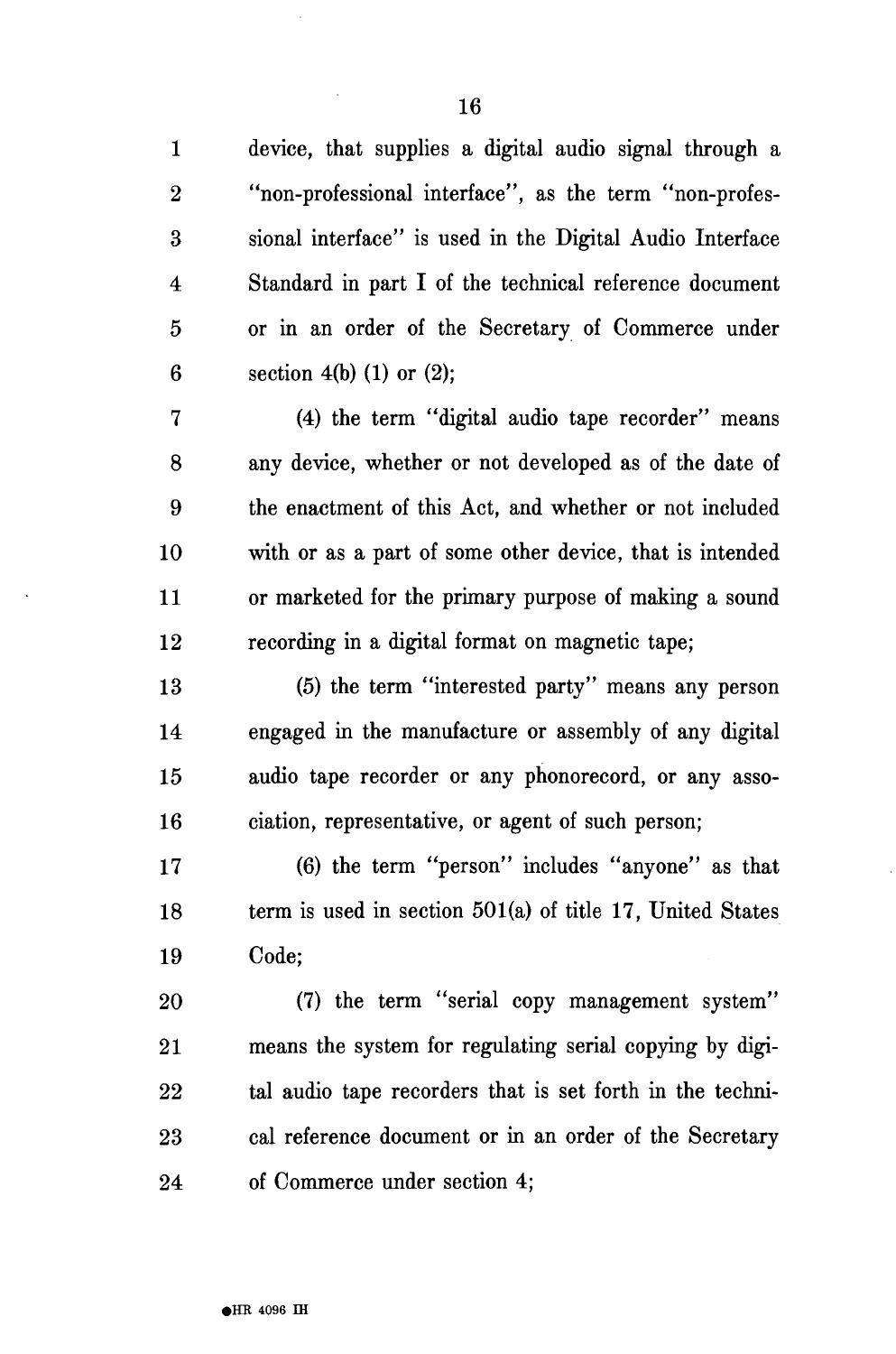1 (8) the term "State" means any of the several 2 States, the District of Columbia, and any common-3 wealth, territory, or possession of the United States;

4 (9) the term "technical reference document" 5 means the document entitled "Technical Reference 6 Document for Digital Audio Tape Recorder Act of 7 1990", as such document appears under the proceed-8 ings of the House of Representatives in the Congres-9 sional Record for February 26, 1990; and

10 (10) the terms "analog format", "copyright 11 status", "category code", "generation status", and 12 "source material" mean those terms as they are used 13 in the technical reference document.

14 (b) COPYEIGHT DEFINITIONS.—Except as otherwise 15 provided, all terms used in this Act shall have the same 16 meanings as those terms are given in title 17, United States 17 Code.

**18 SEC. 7. EFFECT ON OTHER LAW.** 

19 This Act does not affect any right or remedy, or any 20 limitation on such right or remedy, held by or available to 21 any person under title 17, United States Code. Nothing in 22 this Act creates or affords any greater or lesser rights with 23 respect to private home copying of a copyrighted work than 24 any rights afforded under title 17, United States Code.